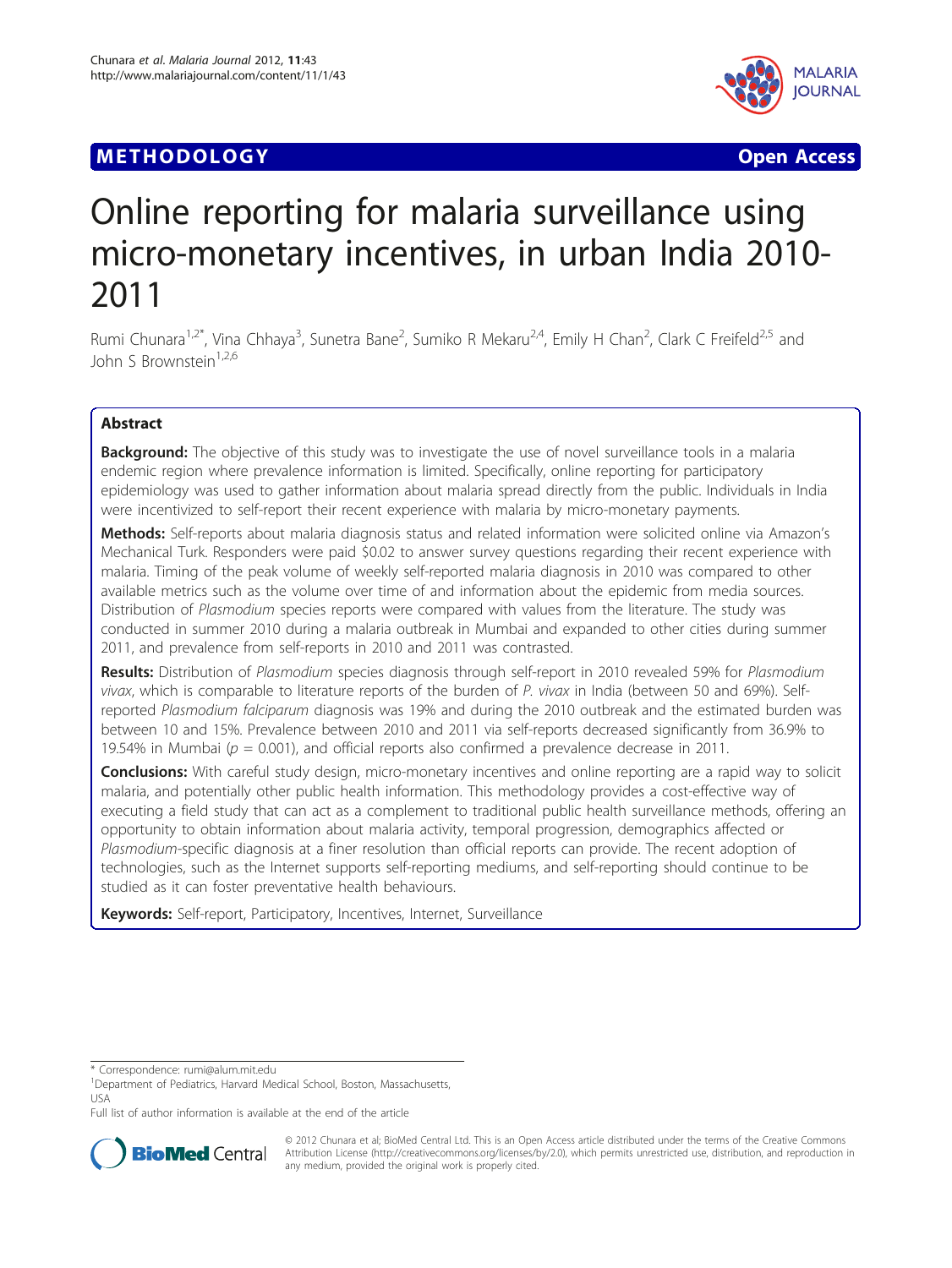# Background

Since the early 1900's, estimates of pre-intervention malaria distribution and risk have utilized a variety of data sources including national records of disease; vector presence and absence; sickle cell incidence; and spleen, parasite, sporozoite, and biting rates [[1](#page-6-0)]. The World Health Organization has typically computed malaria burden using national disease notifications to regional offices. These data sources and passive surveillance methods do not precisely define the population at risk for malaria. Recently, the increased prevalence of asymptomatic malaria infection due to the acquisition of functional immunity [[2](#page-6-0)] has forced epidemiologists to develop surveillance methods designed to understand patterns of mild clinical malaria. Additionally, while effective therapies have been in place for five years in India [[3\]](#page-6-0), understanding spread of the disease and issues such as proportion of mortality by age and geographic distribution of plasmodium infection types, are persistent issues that have implications for prevention and treatment strategies. Thus, newer techniques have incorporated epidemiological, geographical and demographic data [[4\]](#page-6-0) to provide more robust estimates of malaria impact. Nonetheless, recent studies have shown that underestimation persists; inadequacies in conventional measurement of malaria-associated deaths [[5\]](#page-6-0) underscore the constant need for refinement of surveillance methods.

Crowd-sourcing is an emerging concept where the goal is to outsource tasks traditionally performed by one employee to a large disperse and often anonymous group. In, public health, crowd-sourcing provides a new avenue for disease surveillance [\[6](#page-6-0)], especially given the recent ubiquity of information technology tools that can automate and accelerate the data collection process. Participants are typically motivated to report public health events by the possibility of targeted and rapid interventions for themselves and their communities [[7\]](#page-6-0). While many crowd-sourcing efforts [[8-10](#page-6-0)] have proved successful without providing direct monetary compensation to their participants, stimulating participation remains a key challenge for many projects. Small-monetary compensation, (even just as effectively as larger amounts) can increase the rate and quality of paper survey responses as well as drug adherence in patients [[11,12](#page-6-0)]. Amazon's Mechanical Turk (AMT) is a market in which anyone can post micro-tasks and the responders ("Turkers") receive a stated fee for each task completed. This paper describes a study using Amazon's Mechanical Turk to investigate the potential of micro-monetary incentives for public health reporting by the general public.

### Methods

In 2010, malaria information from Turkers was solicited from June through August 2010 during a malaria outbreak in Mumbai. In 2011, geographic coverage of the study was expanded to include Mumbai, Delhi, Ahmadabad and Hyderabad, all of which are urban centers affected by Malaria. The Human Intelligence Task (HIT) survey used in 2010 had seven questions (Table [1\)](#page-2-0), and in 2011 this was refined, keeping the key questions and adding questions regarding specific diagnosis date, malaria status of household members and malaria awareness (Additional File [1\)](#page-6-0). In 2010, HITs were posted at intervals of approximately two weeks, gathering data from July 15 to August 26 in batches to audiences limited to Mumbai (six batches). In 2011, the surveys were posted in a single batch to avoid issues of repeat users. Mumbai and Hyderabad surveys were available to Turkers from June 20 to August 26, and Ahmadabad and Delhi from July 14 to August 26. More details of this change are described in Additional File [2.](#page-6-0) The Amazon interface allows for the ability to restrict responders by country, and we restricted to a specific city by requesting in the survey description that users only respond if they lived in that city. Turkers were paid \$0.02 to answer the survey and total cost for the studies in this paper were \$20.75 (2010) and \$16.98 (2011), including Amazon's fees. In order to assess the accessibility and accuracy of this informal and self-reported public health information, the temporal course of responses, proportion of reports of each Plasmodium type, and prevalence between years was examined. Because official malaria case counts were unavailable at time of writing and in general not released at the temporal resolution this study achieved, results from 2010 were compared to the peak volume of outbreak-related news reports from HealthMap [[13\]](#page-6-0).

# Results

In 2010, 330 total responses were received from Turkers, and 442 in 2011 over the course of 42 days each year. Overall, 61.8% of the responses were from men and 37.1% from women. The youngest responder was 18 years, and eldest was 62 years. Responses were excluded from our results based the following criteria: repeat response (2010), Turker was located outside of the solicited area, or a response was given which contained contradictory information. Of the included responses, the proportion that reported positive malaria diagnosis peaked on the week starting August 6 in 2010 (Figure [1\)](#page-3-0). The peak volume of related HealthMap reports occurred one week prior to the AMT peak of positive malaria diagnoses. Additionally, anecdotal evidence from media reports suggest that new cases dropped by 50% in the first two weeks of August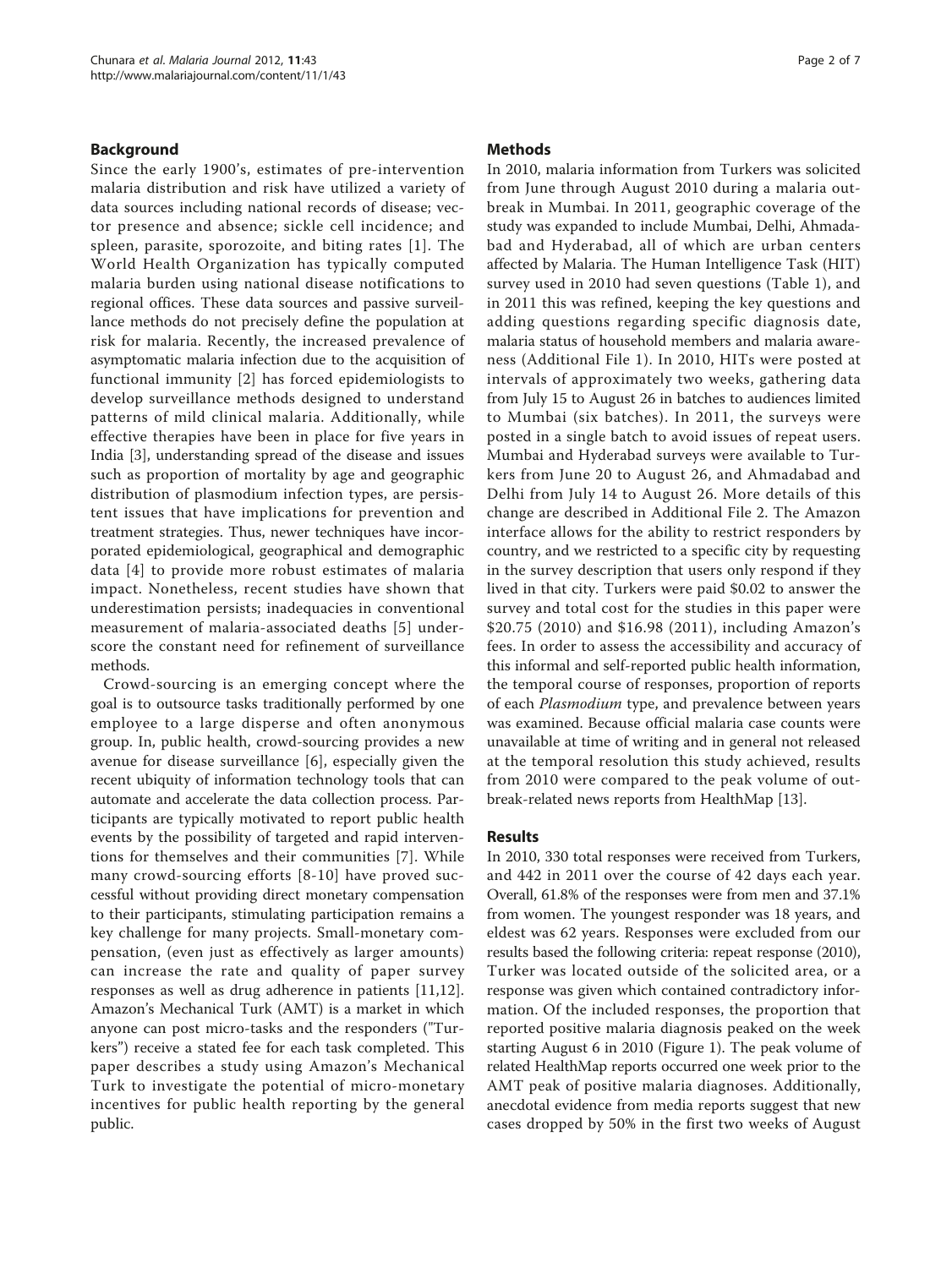| Question & response categories                                                                                                                      | Results ( $N = 211$ ), no<br>(%) |
|-----------------------------------------------------------------------------------------------------------------------------------------------------|----------------------------------|
| 1. Have you recently experienced any of the following symptoms?                                                                                     |                                  |
| Fever                                                                                                                                               | 47 (22.3)                        |
| Chills                                                                                                                                              | 12(5.7)                          |
| Sweats                                                                                                                                              | 5(2.4)                           |
| Weakness                                                                                                                                            | 26 (12.3)                        |
| Severe fatigue                                                                                                                                      | 6(2.8)                           |
| Enlarged spleen                                                                                                                                     | 2(0.9)                           |
| Nausea                                                                                                                                              | 7(3.3)                           |
| Vomiting                                                                                                                                            | 18(8.5)                          |
| Dry cough                                                                                                                                           | 18(8.5)                          |
| Aches                                                                                                                                               | 14(6.6)                          |
| Muscle pain                                                                                                                                         | 19 (9.0)                         |
| Back pain                                                                                                                                           | 19 (9.0)                         |
| 2. Approximately how many mosquito bites                                                                                                            | Mean (95% CI)                    |
| have you had in the past 24 h?                                                                                                                      | 14 (10.8-17.6)                   |
| 3. Have you recently visited a doctor and/or were you recently diagnosed with malaria?                                                              |                                  |
| Yes                                                                                                                                                 | 78 (36.9)                        |
| No                                                                                                                                                  | 128 (61.0)                       |
| No answer                                                                                                                                           | 5(2.4)                           |
| 4. If you answered YES in question 3, please indicate which type of malaria you had. If you don't know or are unsure,<br>please skip this question. |                                  |
| P. vivax                                                                                                                                            | 43 (20.4)                        |
| P. falciparum                                                                                                                                       | 18(8.5)                          |
| 5. Please check all that apply. Do you:                                                                                                             |                                  |
| Sleep under a bed net                                                                                                                               | 15(7.1)                          |
| Have standing pools of water near your home or place of work                                                                                        | 4(1.9)                           |
| Cover your skin when outside at dawn or dusk                                                                                                        | 0(0.0)                           |
| Use mosquito repellent                                                                                                                              | 12(5.7)                          |
| Use a fan                                                                                                                                           | 29 (1.4)                         |
| Use a mosquito coil or other repellent for a room                                                                                                   | 15(7.1)                          |
| 6. Please enter your current location (City: Mumbai)                                                                                                |                                  |
| Neighbourhood: (for example: Juhu, Worli, Santacruz, etc.)                                                                                          | $(N = 205)$                      |
| Juhu                                                                                                                                                | 17(8.1)                          |
| Worli                                                                                                                                               | 11(5.2)                          |
| Santacruz                                                                                                                                           | 10(4.7)                          |
| Thane                                                                                                                                               | 2(0.9)                           |
| Bandra                                                                                                                                              | 5(2.4)                           |
| Andheri                                                                                                                                             | 6(2.8)                           |
| Other/No answer                                                                                                                                     | 154 (75.1)                       |
| 7. How old are you? Please enter your current age.                                                                                                  |                                  |
| < 20                                                                                                                                                | 89 (42.2)                        |
| $20 - 24$                                                                                                                                           | 94 (44.5)                        |
| 25-29                                                                                                                                               | 17(8.1)                          |
| $30 - 34$                                                                                                                                           | 10(4.7)                          |
| 35-40                                                                                                                                               | 0(0.0)                           |
| > 40                                                                                                                                                | 1(0.0)                           |
| No answer                                                                                                                                           | 1(0.0)                           |
|                                                                                                                                                     |                                  |

# <span id="page-2-0"></span>Table 1 Amazon Mechanical Turk Mumbai survey responses, July 16 - August 26 2010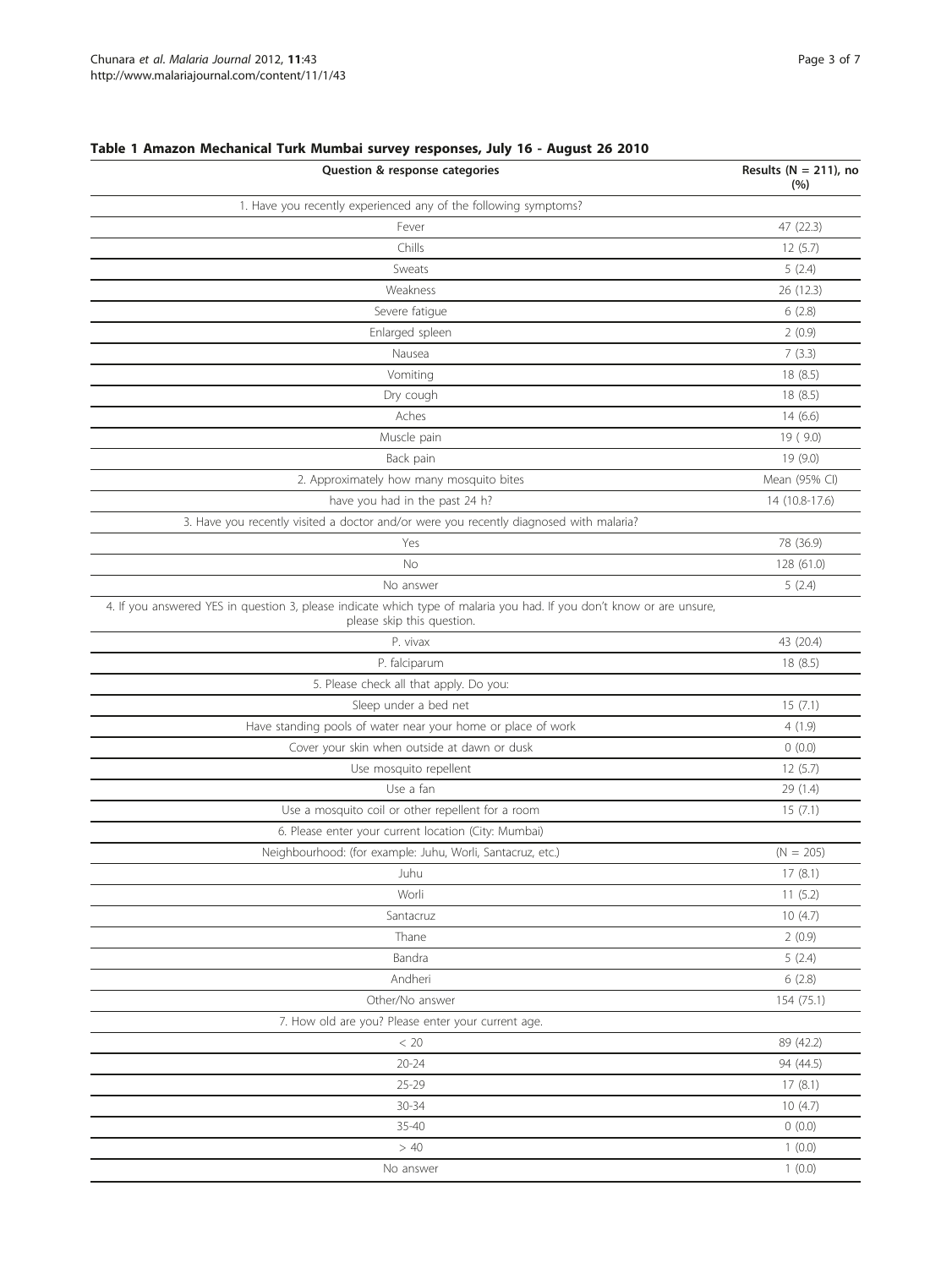<span id="page-3-0"></span>

compared to the end of July [\[14](#page-6-0)], aligning in time with the peak observed through AMT responses. There was no observable peak in the 2011 data (Figure 2) and news volume about Malaria in 2011 was much lower, attributed to the fact that there was no heightened outbreak that year. The distribution of Plasmodium species revealed through AMT self-report in 2010 was similar to that described in the literature on this region. Of the responses positive for malaria diagnosis from Mumbai, 59% (95% confidence interval (CI): 51.8-65.4) reported being diagnosed with Plasmodium vivax and 19% (95% CI: 14.0- 25.0) with Plasmodium falciparum. The burden of P.vivax in India has been reported anywhere from 50%-69% of all malaria cases [[15](#page-6-0),[16\]](#page-6-0). In the 2010 outbreak, 10-15% of cases in Mumbai were found to be P. falciparum [\[17\]](#page-6-0). Out of those who self-reported a positive malaria diagnosis, there were much fewer responses about Plasmodium species in 2011 (38.0% vs 78% in 2010). Overall prevalence in Mumbai went from 36.9% in 2010-22.0% in 2011 for the same time period, significantly decreasing ( $p = 0.006$ ). Prevalence for age was highest in the 20-24 age category in 2010 and as well in all cities in 2011 (Figure 3). Similar overall prevalence trends were found in each in each city in 2011 (Table [2](#page-4-0)). In both years, it was possible to obtain prevalence information at the spatial level of the neighbourhood (Figure [4](#page-4-0)).



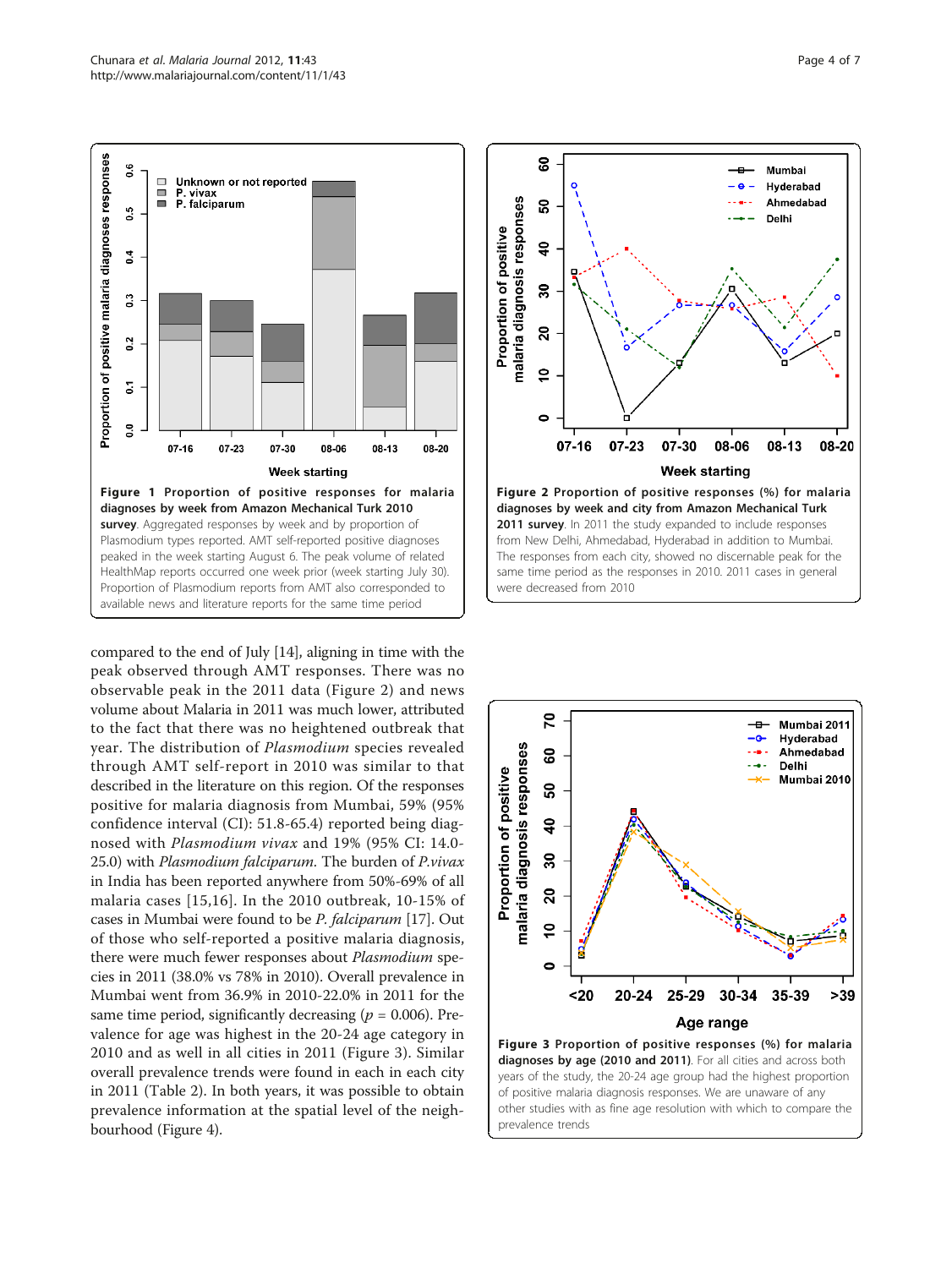<span id="page-4-0"></span>Table 2 Positive malaria diagnosis reports for Mumbai, New Delhi, Ahmedabad and Hyderabad (2011)

| City      | Overall prevalence (%) |
|-----------|------------------------|
| Mumbai    | 22.0                   |
| New Delhi | 26.0                   |
| Ahmedabad | 255                    |
| Hyderabad | 291                    |

# **Discussion**

Numerous studies have examined how Internet searches can "predict the present", meaning that search volume correlates with contemporaneous events [\[18](#page-6-0)-[20\]](#page-6-0). Specifically in the case of influenza, search volume was shown to estimate flu activity, which was not officially reported until two weeks later, and despite unknown flu status of the searchers. Building on this concept, a medium such as AMT allows for obtaining more detailed information beyond disease prevalence in real-time while harnessing the vast pervasiveness and convenience of the Internet. For instance, this study shows that AMT can be a way to garner public health information and at resolutions in time, space and demography that are unavailable in other forms of surveillance.

This work demonstrates the first use of harnessing micro-monetary incentives and online-reporting for public health surveillance. Traditionally AMT is used to recruit individuals to perform tasks difficult for artificial intelligence, such as in image and natural language processing. Previous studies investigating the efficacy of monetary incentives for performing tasks showed AMT

provides a flexible and robust venue optimized for payment type [[7\]](#page-6-0). The motivation for Turkers in India is more often monetary than for non-Indian Turkers (27% of Indians report requiring AMT income to make ends meet). Although financial motivation could lead to arbitrary responses, here we demonstrate that the data collected reflects other surveillance methods' findings for the outbreak period. Several studies have used AMT without a gold standard verification and have shown how to shape surveys, e.g. by including validation tests, to help ensure the quality of AMT responses [[21\]](#page-6-0). Verifiable questions signal to users that their answers will be scrutinized, potentially both reducing invalid responses and increasing time-on-task. Experience from this study also suggests that public health surveillance via online self-reporting should also incorporate a structured set of verifiable questions to enable substantiation, particularly when other traditional surveillance methods may be deficient.

This study capitalizes on AMT's demographics; India is the second largest user base [\[22](#page-6-0)]. Additionally, Internet use and access, although increasing, has higher reach in urban areas. Further, AMT's user-base in India has an average age of 26-28 years, and Indian Turkers are substantially more likely to be male than US Turkers (two-thirds of Indian Turkers are male) [[22\]](#page-6-0).

The very small amounts of payment administered through AMT also have been shown to be sufficient to garner public health information from this population, thus demonstrating AMT as a way to perform a field study at a very reduced cost. The optimal amount of



Figure 4 Distribution of responses by neighborhood from 2010 and 2011 Mumbai surveys. Responses from 2010 (A) illustrate all neighborhoods entered by all Turkers (in the city of Mumbai). In 2011 (B) the survey was altered to ask Turkers to select the neighborhood in which, or closest neighborhood to which they live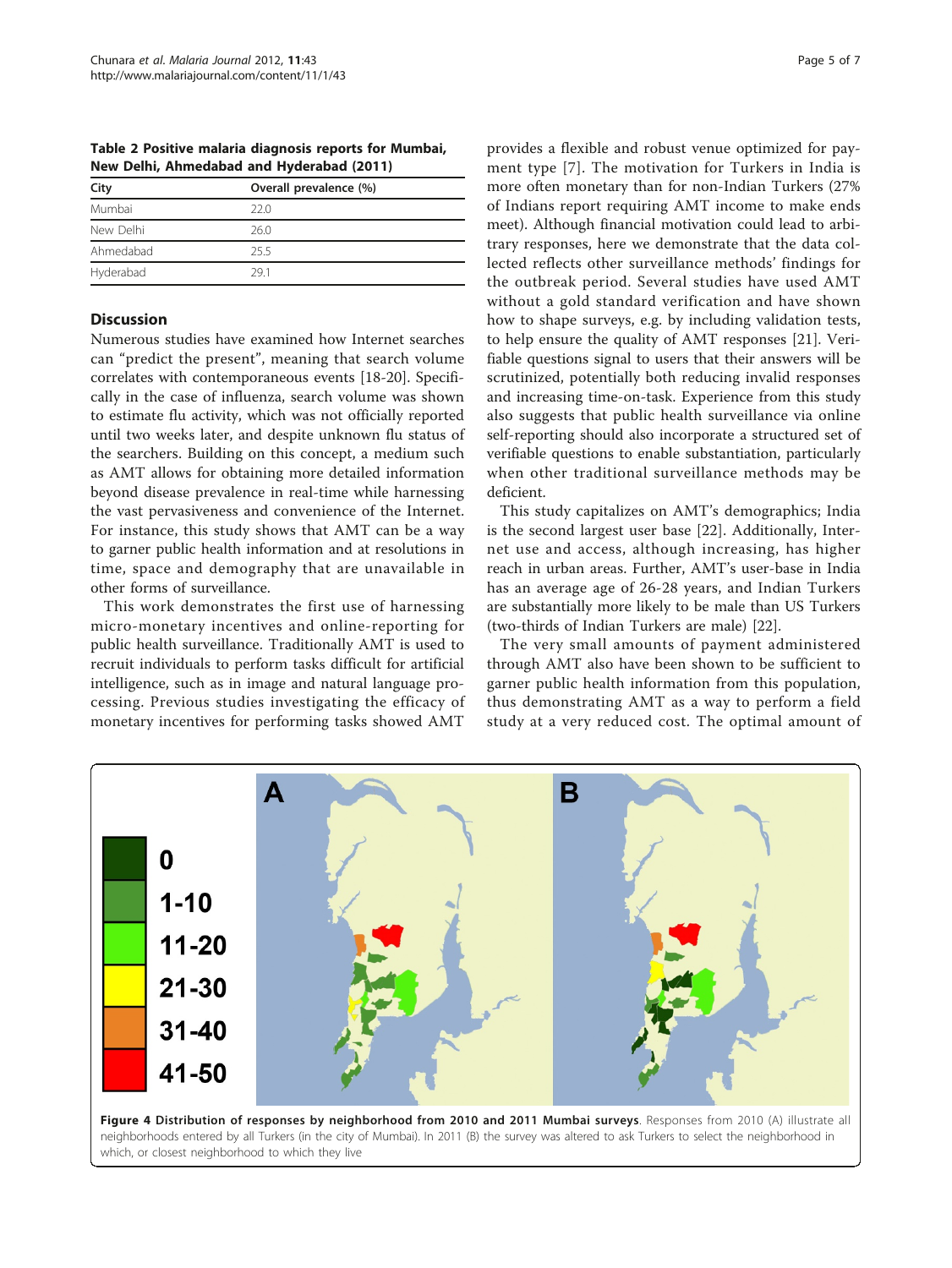monetary incentives used to solicit public health information should be studied further, however, this kind of payment offers a drastically reduced cost for administering a field study over traditional methods [\[23](#page-6-0)]. In addition, this medium can easily and quickly reach remote subjects who may be underserved by traditional health infrastructure, where the majority of malaria deaths occur in India [\[5](#page-6-0)]. AMT is a particularly useful platform because it maintains anonymity of users, thereby assuring study subjects that sensitive personal health data will be kept private and secure.

Self-reporting is worth exploring due to likely differences in content and timing of self-reported versus physician-reported information [\[24\]](#page-6-0). Through self-reporting users gain more involvement with their own health, which can be important in fostering preventative health behaviours. Furthermore, self-report is facilitated by the rapid spread of consumer technology like mobile phones and eliminates delays by bypassing the chain-of-command relay structure of traditional public health surveillance [\[6](#page-6-0)].

Methods like AMT offer an epidemiologic tool with greatly reduced cost compared to traditional field surveys. Shown here, AMT can give unprecedented access to finely-resolved real-time public health information (daily, weekly) that would otherwise be unavailable and have vital implications for prevention and control measures. Taking advantage of a tool such as AMT for public health reporting on a particular environment and with a specific disease focus (here, malaria in India), can be useful as a complementary tool to existing and traditional public health infrastructure by providing focused outbreak investigation from particular groups. For malaria surveillance in particular, AMT could be used to investigate drug therapy adherence, which is a large issue in malaria relapse.

There is no available gold-standard with comparable temporal or spatial resolution which to confirm accuracy of the proportion of malaria infections, as garnered through AMT. HealthMap reports were one available source with similar resolution in time (daily). The outbreak peak, measured through volume of positive responses in AMT for 2010, was delayed compared to the volume of HealthMap reports. This could be due to the fact that there is more news reporting earlier in an epidemic period. In addition, by the time an outbreak peaks, awareness of the outbreak may then subsequently increase self-reporting response rate from the public.

In examination of the proportion of positive malaria diagnoses through AMT in 2010, the percentage of reported positive malaria diagnoses was markedly higher than the most relevant data (during the outbreak, from June 1-20, 8.4% of people from Mumbai examined tested positive, vs. 36.9% of AMT responses) [[25](#page-6-0)]. The

percentage of positive diagnoses from AMT in 2011 was significantly lower than in 2010. This corresponds to the trends conveyed by governmental organizations [[14](#page-6-0),[26](#page-6-0),[27\]](#page-6-0); the number of cases dropped by 80.4% for the year until early August and the slide positivity rate, the measure of malaria incidence, dropped by 18.9%. Officially reported numbers of course only represent burden of the population using health care facilities. The lower proportion of the reports relaying the *Plas*modium type in 2011 via AMT could be due to a slight change in wording of the survey from 2010-2011.

Media reports may underestimate disease prevalence, as some cases are not reported to a physician. Furthermore, some cases seen by physicians are not reported to regional offices [[28\]](#page-6-0). Conversely, reports from AMT may also be biased due to a likely greater proportion of reports to physicians by the Turker population's demographics (age, education level, geographic concentration in urban areas and technology usage). The AMT responses may also be skewed by Turkers who have recently heard about malaria in the media and are more interested in a malaria-related HIT, or who might falsely believe that the researchers desire and better reward positive diagnosis reports.

In comparing spatial and demographics, no finely resolved official age prevalence information exists to compare our finding of the age-specific prevalence.

# Conclusions

This study provides a first look into using micro-financial incentives to promote public health reporting by the general public, with a focus on malaria in Mumbai, India. Due to the extremely small monetary values used as incentive payment and low overhead for the study, venues such as AMT provide a very cost effective method for running an epidemiological study at much lower expense than traditional field studies. Additionally, this study explores the use of an online medium through which to offer incentives. This type of medium is, and in the near future will become more, pervasive around the world. Online systems such as AMT and financial incentives may complement and even enhance traditional survey methods. Consequently the online medium is relevant both in communities with established surveillance systems as well as places where traditional surveillance infrastructure may be lacking.

The current demographics of AMT users make it particularly conducive for studying malaria in India. In addition, as with previous studies, this investigation finds that online reporting with small monetary incentives can be a successful medium for obtaining plentiful self-reported health information from individuals. Further exploration about incentives and their impact is